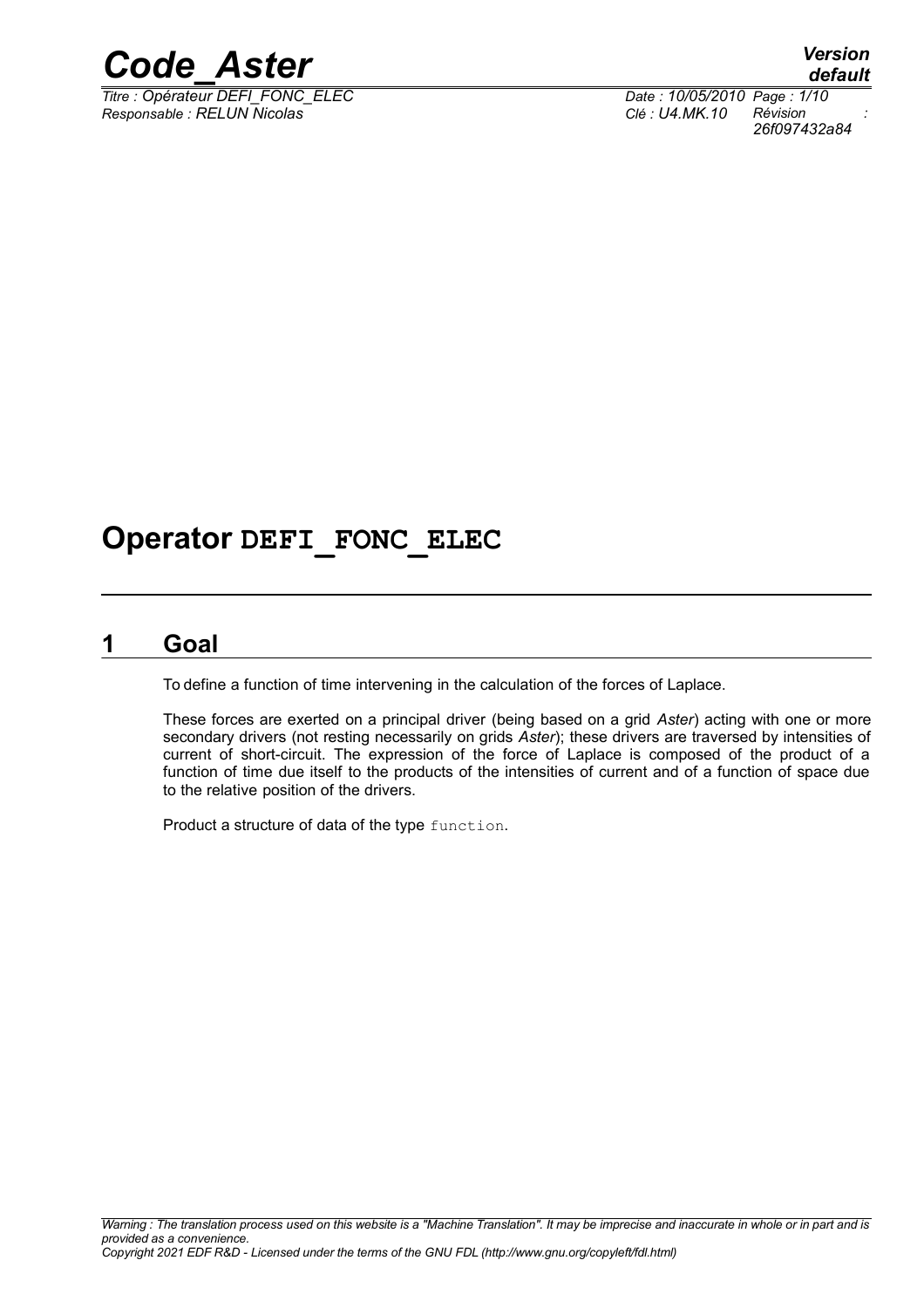*Titre : Opérateur DEFI\_FONC\_ELEC Date : 10/05/2010 Page : 2/10 Responsable : RELUN Nicolas Clé : U4.MK.10 Révision :*

```
default
```
*26f097432a84*

### **2 Syntax**

| ♦             |             | $FREQ = / Fr,$<br>$\sqrt{2}$<br>$50.$ , |                                               |                                                                                                                                                                                                                                                                                                                 |                                                                                                                                                              | [R]<br>[DEFECT]                                                      |
|---------------|-------------|-----------------------------------------|-----------------------------------------------|-----------------------------------------------------------------------------------------------------------------------------------------------------------------------------------------------------------------------------------------------------------------------------------------------------------------|--------------------------------------------------------------------------------------------------------------------------------------------------------------|----------------------------------------------------------------------|
| ♦             |             | SIGNAL = $/$ 'COMPLETE',<br>$\sqrt{2}$  | 'CONTINUOUS',                                 |                                                                                                                                                                                                                                                                                                                 |                                                                                                                                                              | [DEFECT]                                                             |
|               |             | $\bullet$ COURT                         | $=$ (F (<br>♦<br>٠<br>$),$ , $,$              | INTE CC $1 = I1$ ,<br>TAU CC 1 = $\tau$ 1,<br>/ $PHI_CC_1 = \phi1$ ,<br>/ $INTC_{C_1}C_1$ = IC1,<br>INTE CC_2<br>TAU CC 2<br>/ PHI CC_2 = $\phi 2$ ,<br>/ INTC_CC_2 = IC2,<br>INST_CC_INIT = Ti,<br>INST CC FIN = $tf$ ,                                                                                        | $=$ 12,<br>$= \tau 2$ ,                                                                                                                                      | [R]<br>[R]<br>[R]<br>[R]<br>[R]<br>[R]<br>[R]<br>[R]<br>[R]<br>$[R]$ |
|               |             | COUR PRIN $=$                           | ( F (<br>♦<br>♦<br>♦<br>٠<br>٠<br>♦           | INTE CC $1 = I1$ ,<br>TAU CC_1 = $\tau$ ],<br>/ $PHI_CC_1 = \phi 1$ ,<br>$\begin{array}{cccc} / & {\tt INTC\_CC\_1} & = & {\tt IC1,} \\ {\tt INTE\_RENC\_1} & = & {\tt I1R,} \end{array}$<br>TAU_RENC_1 = $\tau$ 1R,<br>PHI_RENC_1 = $\phi$ 1R,<br>INST CC INIT $=$ Ti,<br>$INT CC$ FIN = tf,<br>INST_RENC INIT | $=$ / shooting, $[R]$<br>$/ 0.$ ,                                                                                                                            | [R]<br>[R]<br>[R]<br>[R]<br>[R]<br>[R]<br>[R]<br>[R]<br>[R]          |
| [DEFECT]      |             |                                         | ♦                                             | INST RENC FIN =                                                                                                                                                                                                                                                                                                 | / $tfR,$<br>$0.$ ,<br>$\sqrt{2}$                                                                                                                             | [R]                                                                  |
| [DEFECT]      |             | $COUR$ $SECO =$                         | $),$ , $)$ ,<br>(F (<br>٠<br>♦<br>♦<br>♦<br>♦ | INTE CC 2<br>TAU_CC_2<br>/ $PHI_CC_2$<br>INTC CC 2<br>$\sqrt{2}$<br>INTE RENC 2<br>TAU_RENC_2<br>PHI RENC 2<br>DIST                                                                                                                                                                                             | $I2$ ,<br>$\mathbf{r} = \mathbf{r}$<br>$= \tau 2$ ,<br>$= \phi2$ ,<br>$= \text{IC2}$ ,<br>$=$ I2R,<br>$=$ $\tau 2R$ ,<br>$= \phi 2R$ ,<br>$=$ / $D$ ,<br>/1. | [R]<br>[R]<br>[R]<br>[R]<br>[R]<br>[R]<br>[R]<br>[R]                 |
| [DEFECT]      |             |                                         | $),$ , $)$ ,                                  |                                                                                                                                                                                                                                                                                                                 |                                                                                                                                                              |                                                                      |
| ♦<br>[DEFECT] | INFORMATION | $=$ /<br>2,<br>$\sqrt{2}$               | 1 <sub>1</sub>                                |                                                                                                                                                                                                                                                                                                                 |                                                                                                                                                              |                                                                      |

*Warning : The translation process used on this website is a "Machine Translation". It may be imprecise and inaccurate in whole or in part and is provided as a convenience. Copyright 2021 EDF R&D - Licensed under the terms of the GNU FDL (http://www.gnu.org/copyleft/fdl.html)*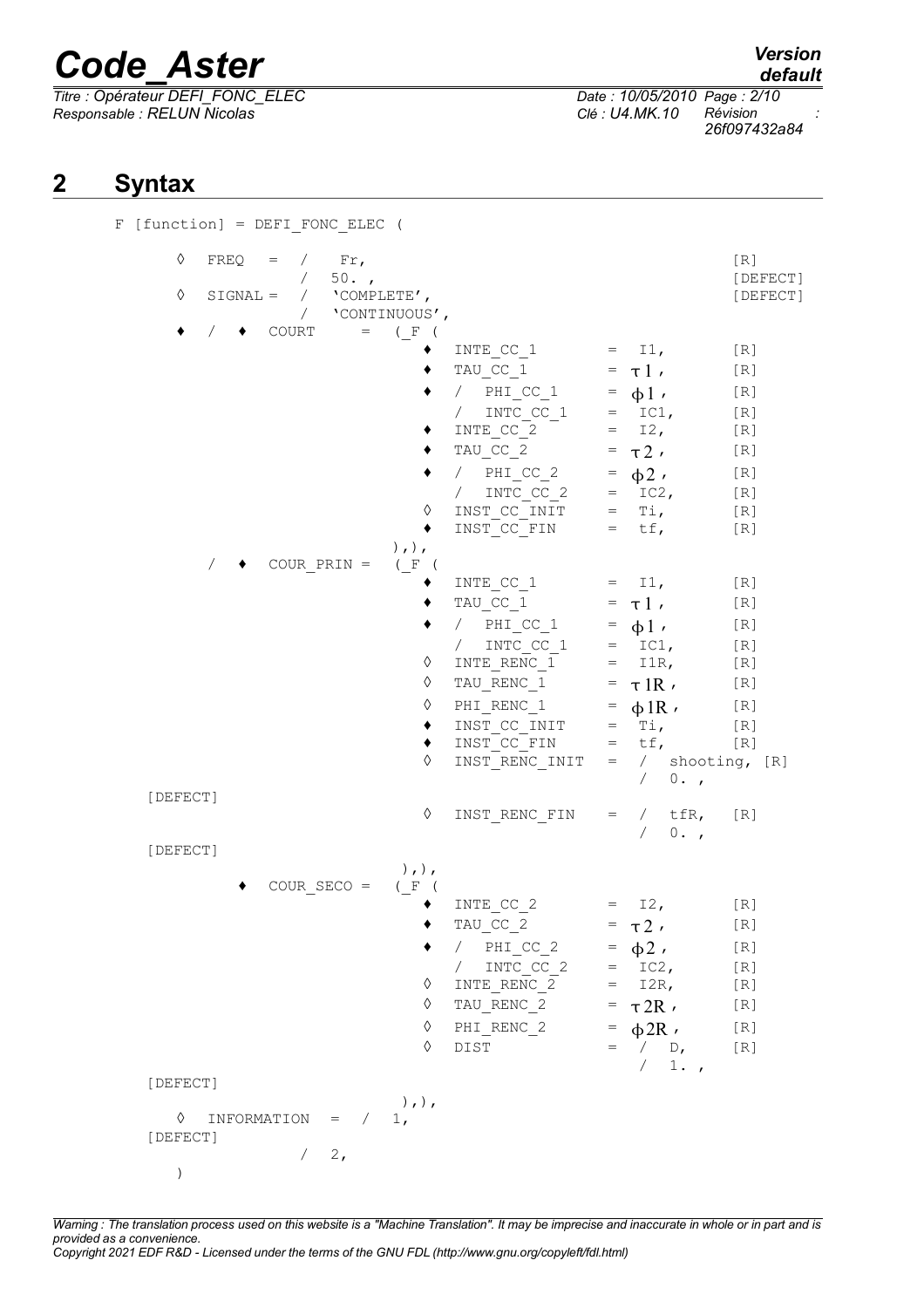*Titre : Opérateur DEFI\_FONC\_ELEC Date : 10/05/2010 Page : 3/10 Responsable : RELUN Nicolas Clé : U4.MK.10 Révision :*

*26f097432a84*

### **3 Operands**

The treated data can be divided into two groups:

- those concerning one **only** secondary driver, generally in a position **unspecified** compared to the principal driver but with **several** time intervals. These time intervals can be continuous between them (case of the same current with characteristics different from one interval to another) or discontinuous (case of one or more resets at various levels of intensity keyword factor COURT),
- those concerning one or **several** possibly parallel and/or infinite secondary drivers with **one** time interval corresponding to the short-circuit and **possibly** a second time interval corresponding to a reset (keywords factors COUR\_PRIN and COUR\_SECO).

One can notice that:

- in the second group of data, the characteristics of the currents crossing the secondary drivers are separately treated those of the currents crossing the principal driver (with the keyword COUR SECO that one can repeat several times),
- all the cases treated by the second group of data can be treated by the first group. However in the case of current crossing several secondary drivers, the operator should then be repeated DEFI\_FONC\_ELEC with the keyword COURT as many times as there are drivers secondary (and of the same for AFFE\_CHAR\_MECA and CALC\_VECT\_ELEM).

#### **3.1 Operand FREQ**

 $\sqrt{50}$  FREQ =  $/50$ . / Fr,

Frequency of the current in Hertz (50.0 by defaults).

#### **3.2 Operand SIGNAL**

 $\Diamond$  STGNAL =

Specify the way of calculating of the electric function of time:

- / 'COMPLETE' all the terms of the electric function are taken into account,
- / 'CONTINUOUS' one does not take into account the periodic terms of the electric function.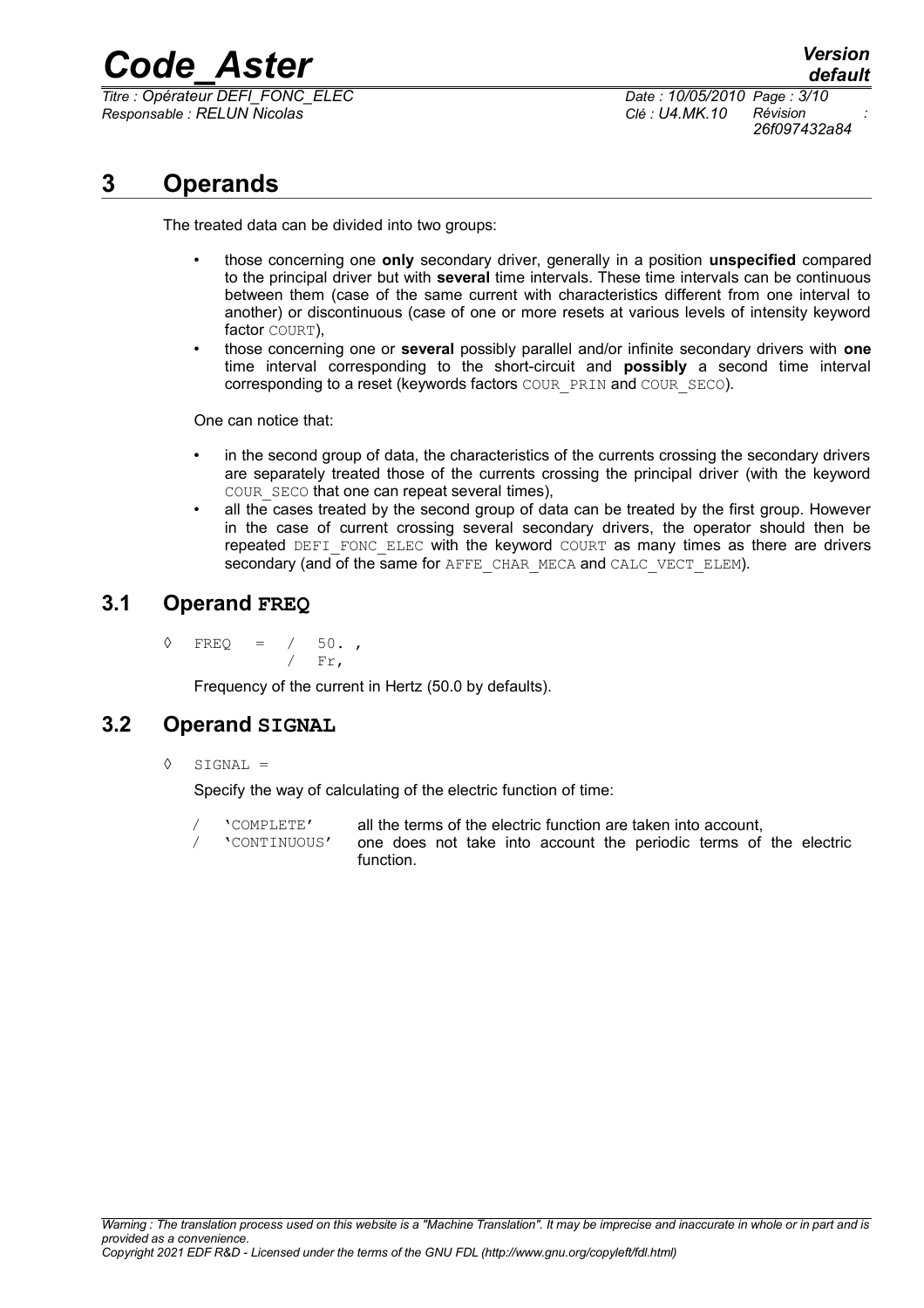*Titre : Opérateur DEFI\_FONC\_ELEC Date : 10/05/2010 Page : 4/10*  $Responsible : RELUN$  *Nicolas* 

### **3.3 Keyword COURT**

|  |            | $COURT = (F()$        |                                                                                                                                                      |
|--|------------|-----------------------|------------------------------------------------------------------------------------------------------------------------------------------------------|
|  | ٠          | INTE CC $1 = 11$      | effective intensity of the current of short-circuit,<br>crossing the principal driver (in Amps),                                                     |
|  | ٠          | TAU CC $1 = \tau 1$   | time-constant of the current of short-circuit,<br>crossing the principal driver (in seconds),                                                        |
|  |            | / PHICC $1 = \phi 1$  | dephasing (in degrees) of the principal current<br>(current of short-circuit),                                                                       |
|  |            | $\sqrt{2}$            | INTC $CC 1 = IC1$ intensity of first peak of the principal current<br>(in Amps), amounts giving a dephasing,                                         |
|  | ٠          | INTE CC $2 = 12$      | effective intensity of the current of short-circuit,<br>crossing the secondary driver (in Amps),                                                     |
|  | ٠          | TAU CC $2 = \tau 2$   | time-constant of the current of short-circuit,<br>crossing the secondary driver (in seconds),                                                        |
|  |            | / $PHI_CC_2 = \phi 2$ | dephasing (in degrees) of the secondary current<br>(current of short-circuit),                                                                       |
|  |            | / INTC CC $2 = IC2$   | intensity of first peak of the secondary current<br>(in Amps), amounts giving a dephasing,                                                           |
|  | $\Diamond$ | INST CC INIT = Ti     | initial moment of an interval of current, by default,<br>equal to the final moment of the preceding interval<br>(the intervals are then continuous), |
|  | ٠          | INST CC FIN = $tf$    | final moment of an interval of current                                                                                                               |
|  |            | $), \, , \,$          |                                                                                                                                                      |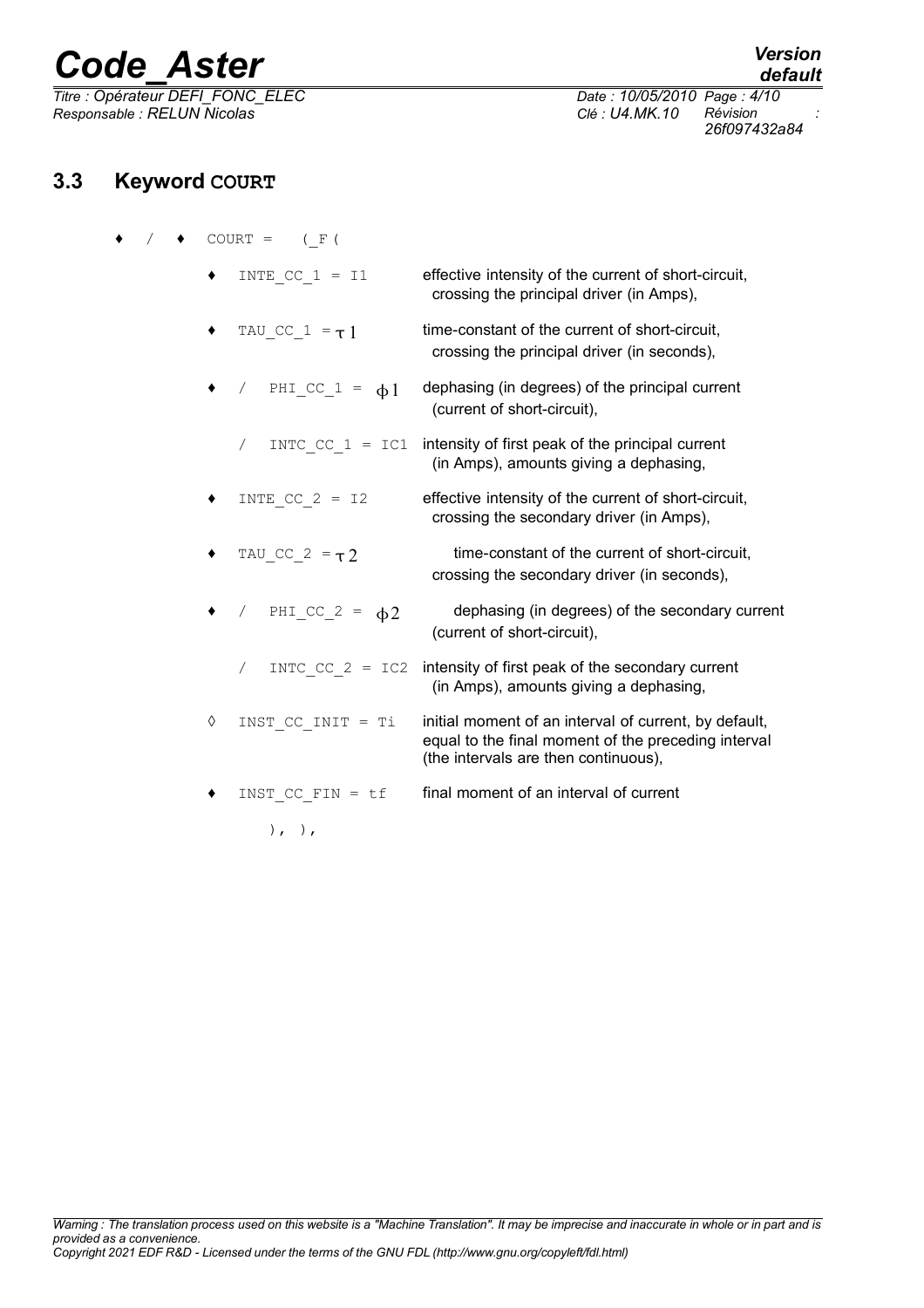*Titre : Opérateur DEFI\_FONC\_ELEC Date : 10/05/2010 Page : 5/10 Responsable : RELUN Nicolas Clé : U4.MK.10 Révision :*

*26f097432a84*

#### **3.4 Keyword COUR\_PRIN**

- $/ \rightarrow$  COUR PRIN = (F)
	- $INTE_CC_1 = I1$  effective intensity of the current of short-circuit, crossing the principal driver (in Amps),
	- TAU CC  $1 = \tau 1$  time-constant of the current of short-circuit, crossing the principal driver (in seconds),
		- / PHI CC  $1 = \phi_1$  dephasing (in degrees) of the principal current (current of short-circuit),
		- / INTC CC  $1 = IC1$  intensity of first peak of the principal current (in Amps), amounts giving a dephasing,
	- $\Diamond$  INTE RENC 1 = I1R effective intensity of the current of reset, crossing the principal driver (in Amps),
	- $\Diamond$  TAU RENC  $1 = \tau 1R$  time-constant of the current of short-circuit, crossing the secondary driver (in seconds),
	- $\Diamond$  PHI RENC 1 =  $\bigoplus$  IR dephasing (in degrees) of the principal current of reset,
	- INST CC INIT =  $Ti$  initial moment of the current of short-circuit,
	- $\bullet$  INST CC FIN = tf final moment of the current of short-circuit.
	- $\Diamond$  INST RENC INIT = / shooting, initial moment of the current of reset,  $/ 0.$
	- $\Diamond$  INST RENC FIN = / tfR final moment of the current of reset,  $/ 0.$

 $),$  ),

#### **Note:**

 $B$ y default,  $\,t_{iR}^{}\,$  and  $\,t_{iR}^{}\,$  are worthless and there is no current of reset.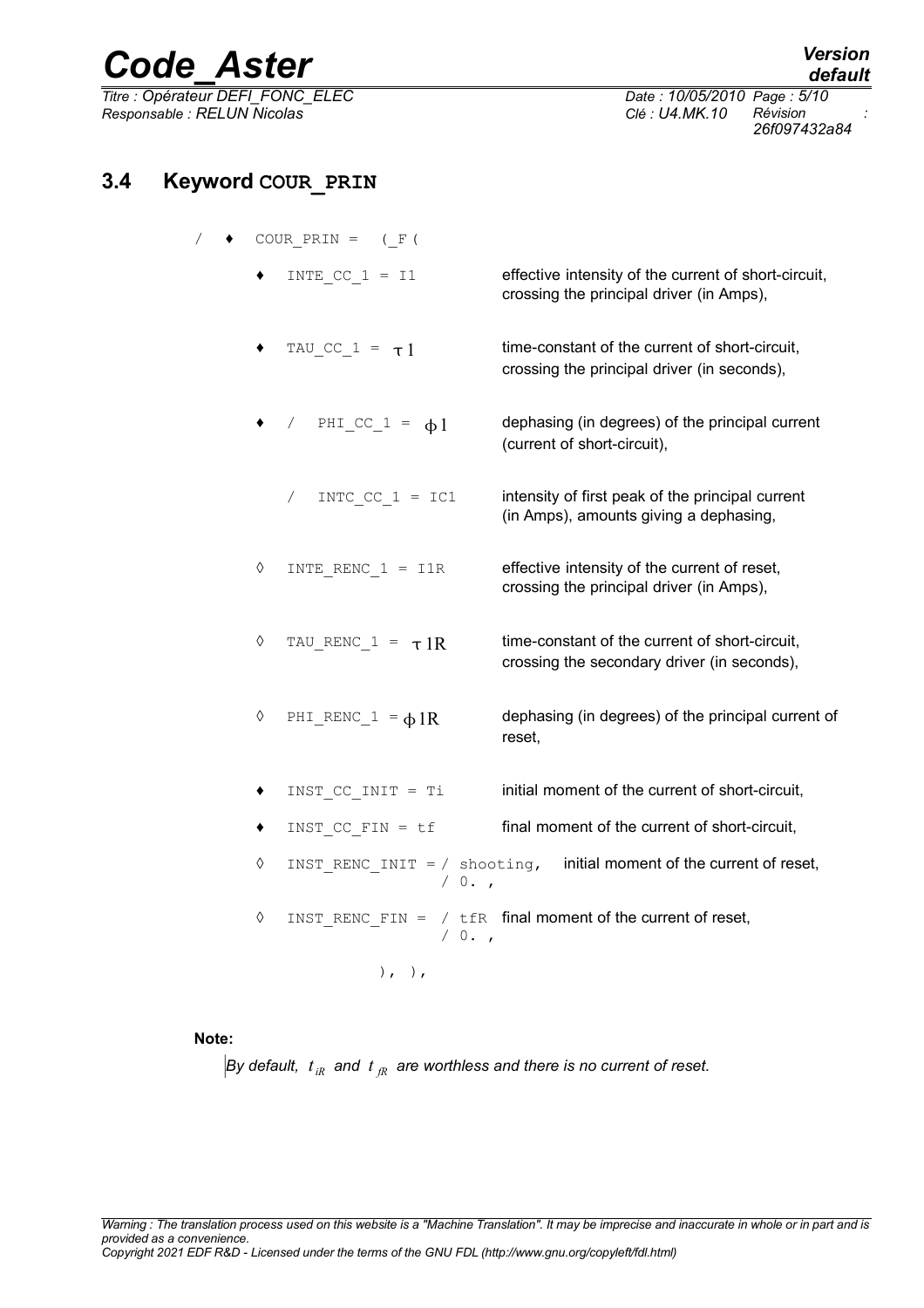*Titre : Opérateur DEFI\_FONC\_ELEC Date : 10/05/2010 Page : 6/10 Responsable : RELUN Nicolas Clé : U4.MK.10 Révision :*

*default 26f097432a84*

## **3.5 Keyword COUR\_SECO**

|            | COUR SECO = $(F()$    |                        |                                                                                                                        |
|------------|-----------------------|------------------------|------------------------------------------------------------------------------------------------------------------------|
|            |                       | INTE CC $2 = 12$       | effective intensity of the current of short-circuit,<br>crossing the secondary driver (in Amps),                       |
| ٠          | TAU CC $2 = \tau 2$   |                        | time-constant of the current of short-circuit,<br>crossing the secondary driver (in seconds),                          |
|            | / $PHI_CC_2 = \phi 2$ |                        | dephasing (in degrees) of the secondary current<br>(current of short-circuit),                                         |
|            |                       |                        | $/$ INTC CC 2 = IC2 intensity of first peak of the secondary current<br>(in Amps), amounts giving a dephasing,         |
| $\Diamond$ |                       |                        | INTE RENC $2 = I2R$ effective intensity of the current of reset,<br>crossing the secondary driver (in Amps),           |
| ♦          |                       | TAU RENC $2 = \tau 2R$ | time-constant of the current of reset,<br>crossing the secondary driver (in seconds),                                  |
| $\Diamond$ |                       |                        | PHI_RENC_2 = $\phi$ 2R dephasing (in degrees) of the secondary current of<br>reset,                                    |
| ♦          |                       | /1.                    | $\text{DIST} =$ / D, distance (in meters) from an infinite secondary driver<br>and parallel with the principal driver. |
|            |                       | $), \, , \,$           |                                                                                                                        |
|            | Nato-                 |                        |                                                                                                                        |

#### **Note:**

*Not credit in the other cases and taken with 1 . by default to neutralize its action in the calculation of the force of LAPLACE.*

#### **3.6 Operand INFORMATION**

- ◊ INFORMATION = Specify the options of impression on the file MESSAGE.
	- $1 =$  pas d' impression (option by default),
	- $2$  = impression of the parameters plus the list of the first 10 values in the order ascending of the parameter.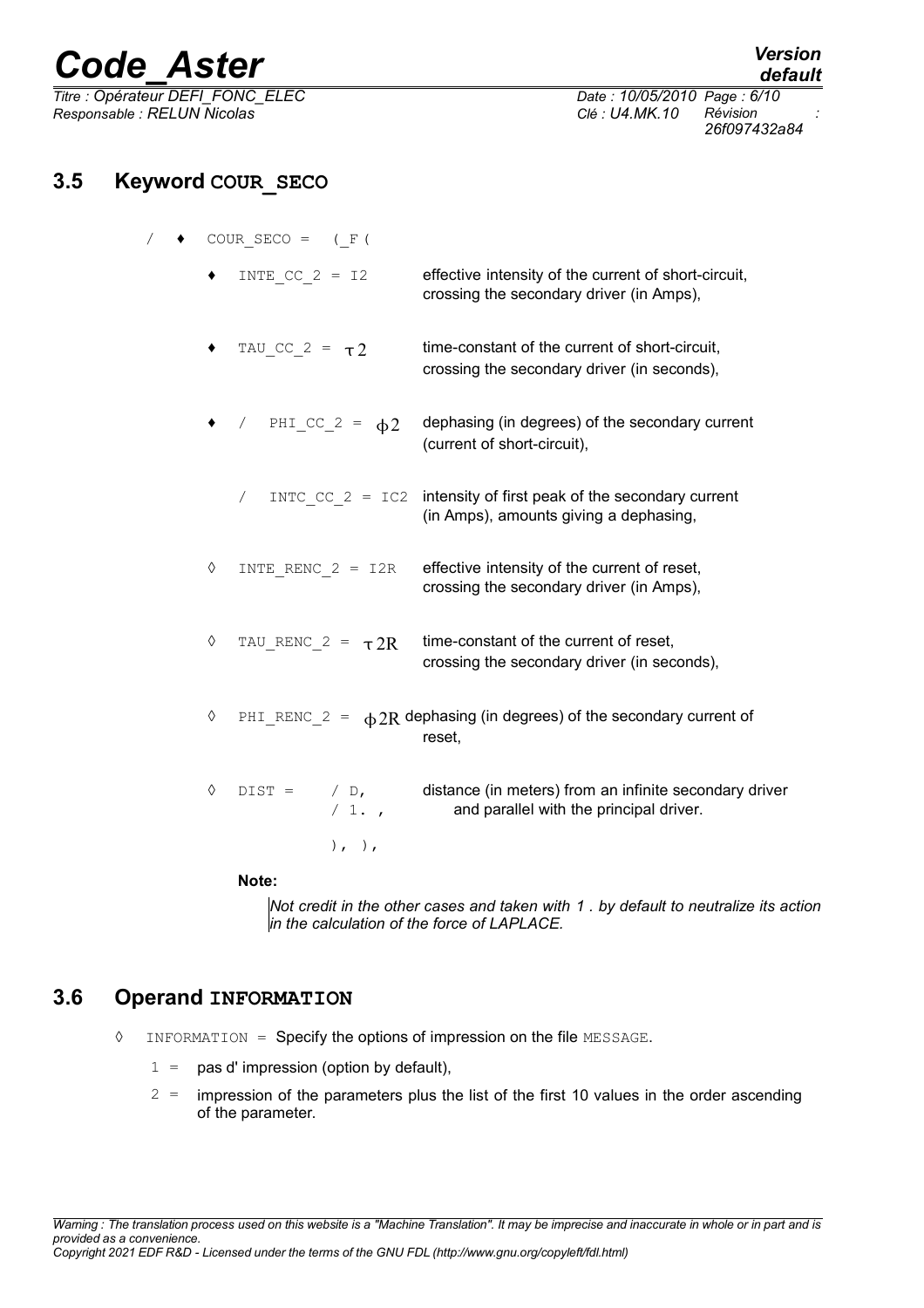*Titre : Opérateur DEFI\_FONC\_ELEC Date : 10/05/2010 Page : 7/10 Responsable : RELUN Nicolas Clé : U4.MK.10 Révision :*

*26f097432a84*

### **4 Expression of the calculated function**

#### **4.1 Data of the first group**

In the case of given first group, with *N* occurrences of the keyword factor COURT correspondent with  $N$  time intervals, arguments entered to  $K<sup>ieme</sup>$  occurrence of the keyword factor are affected index  $(k)$  that is to say:

$$
I_1^{(k)}, \tau_1^{(k)}, \boldsymbol{\varphi}_1^{(k)}, I_2^{(k)}, \tau_2^{(k)}, \boldsymbol{\varphi}_2^{(k)}, t_1^{(k)}, t_f^{(k)}
$$

#### **4.1.1 Complete signal**

The expression of the calculated function is:

$$
F(t) = 4.10^{-7} I_1^{(k)} I_2^{(k)}
$$
  
\n
$$
\times \left[ \cos(2\pi f r(t - t_r^{(k)}) + \phi_1^{(k)}) - \cos \phi_1^{(k)} e^{-\frac{t - t_r^{(k)}}{\tau_1^{(k)}}} \right]
$$
  
\n
$$
\times \left[ \cos(2\pi f r(t - t_r^{(k)}) + \phi_2^{(k)}) - \cos \phi_2^{(k)} e^{-\frac{t - t_r^{(k)}}{\tau_2^{(k)}}} \right]
$$

#### **4.1.2 Continuous signal**

$$
F(t)=4.10^{-7} I_1^{(k)} I_2^{(k)} \times \left[ \frac{1}{2} \cdot \cos(\phi_2^{(k)} - \phi_1^{(k)}) + \cos \phi_1^{(k)} \times \cos \phi_2^{(k)} \times e^{-\left(\frac{1}{\tau_1^{(k)}} + \frac{1}{\tau_2^{(k)}}\right)(t-t_{r}^{(k)})} \right]
$$
\n
$$
\text{for } t \in [t_i^{(k)}, t_f^{(k)}], k=1, N
$$
\n
$$
\text{with } t_r^{(k)} \text{ defined by:}
$$
\n
$$
t_r^{(1)} = t_i^{(1)}
$$
\n
$$
t_r^{(k)} = t_f^{(k-1)} \text{ si } t_i^{(k)} = t_f^{(k-1)}, k=2, N
$$
\n
$$
t_r^{(k)} = t_i^{(k)} \text{ si } t_i^{(k)} > t_f^{(k-1)}, k=2, N
$$
\n
$$
F(t)=0 \text{ if } t_i^{(k)} > t_i^{(k-1)} \text{ and } t \in [t_i^{(k-1)}, t_i^{(k)}], k=2, N
$$

$$
F(t)=0 \t\t \text{if} \t t_i^{(k)} > t_f^{(k-1)} \t \text{and} t \in [t_f^{(k-1)}, t_i^{(k)}], k=2,
$$
  
or \t\t \text{if} \t t > t\_f^{(N)}

*Warning : The translation process used on this website is a "Machine Translation". It may be imprecise and inaccurate in whole or in part and is provided as a convenience. Copyright 2021 EDF R&D - Licensed under the terms of the GNU FDL (http://www.gnu.org/copyleft/fdl.html)*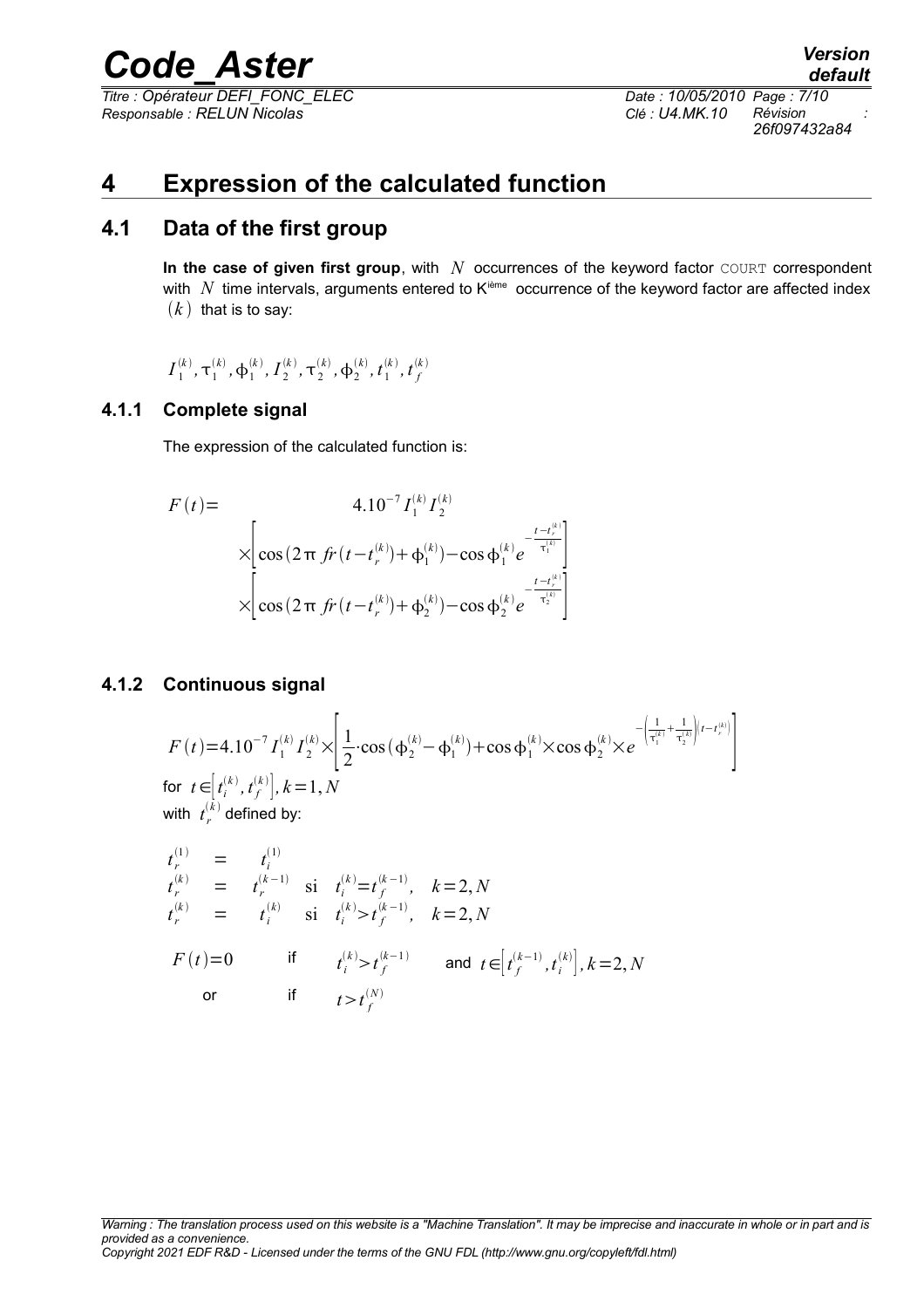*Titre : Opérateur DEFI\_FONC\_ELEC Date : 10/05/2010 Page : 8/10 Responsable : RELUN Nicolas Clé : U4.MK.10 Révision :*

#### **4.2 Data of the second group**

In the case of given of the second group, with an occurrence of the keyword COUR PRIN (a principal current) and *N* occurrences of the keyword factor COUR SECO (*N* secondary currents), arguments entered to  $\,k^{\,i\hat{e}me}\,$  occurrence of <code>COUR\_SECO</code> are assigned to the index  $\,(k)\,\,\,$  that is to say:  $I_2^0$  $\mathcal{L}_2^{(k)},\mathbf{\tau}_2^{(k)},\mathbf{\Phi}_2^{(k)},$   $d^{(k)}$  and possibly  $\;I_{2R}^{(k)}\;$  $\frac{(k)}{2R}$ ,  $\tau^{(k)}_{2R}$ ,  $\Phi^{(k)}_{2R}$ .

#### **4.2.1 Case or** *t* **belongs to the first interval of current**

#### **4.2.1.1 Complete signal**

The expression of the calculated function becomes then: if  $\;$  *t*  $\in$   $[\,t_{_{I}},t_{_{f}}]$ 

$$
F(t)=4.10^{-7} \times I_{1} \left[\cos\left(2\pi \cdot f r \cdot (t-t_{i})+\Phi_{1}\right)-\cos\left(\Phi_{1}\right) \cdot e^{-\frac{t-t_{i}}{\tau_{1}}}\right] \times \sum_{k=1,N} \frac{I_{2}^{(k)} \left[\cos\left(2\pi \cdot f r \cdot (t-t_{i})+\Phi_{2}^{(k)}\right)-\cos\left(\Phi_{2}^{(k)}\right) \cdot e^{-\frac{t-t_{i}}{\tau_{2}^{(k)}}}\right]
$$

#### **4.2.1.2 Continuous signal**

$$
F(t)=4.10^{-7} \cdot I_{1}
$$
  
\n
$$
\times \sum_{k=1,N} \frac{I_{2}^{(k)}}{d^{(k)}} \left[ \frac{1}{2} \cos \left( \Phi_{2}^{(k)} - \Phi_{1}^{(k)} \right) + \cos \left( \Phi_{1} \right) \cdot \cos \left( \Phi_{2}^{(k)} \right) \cdot e^{-\left( \frac{1}{\tau_{1}} + \frac{1}{\tau_{2}^{(k)}} \right) (t-t_{i})} \right]
$$

#### **4.2.2 Case where** *t* **belongs to the second interval of current (reset)**

#### **4.2.2.1 Complete signal**

The expression of the calculated function becomes then: if  $t \in [t_{ik}, t_{ik}]$ 

$$
F(t)=4.10^{-7} \cdot I_{1R} \left[ \cos \left(2 \pi f_r(t-t_{iR}) + \Phi_{1R}\right) - \cos \left(\Phi_{1R}\right) \cdot e^{-\frac{t-t_{iR}}{\tau_{1R}}}\right] \newline \left[ \cos \left(2 \pi f_r(t-t_{iR}) + \Phi_{2R}^{(k)}\right) - \cos \left(\Phi_{2R}^{(k)}\right) \cdot e^{-\frac{t-t_{iR}}{\tau_{2R}^{(k)}}}\right]
$$

NB: one must have  $t_{iR}$ > $t_{f}$  and  $t_{iR}$ ≠0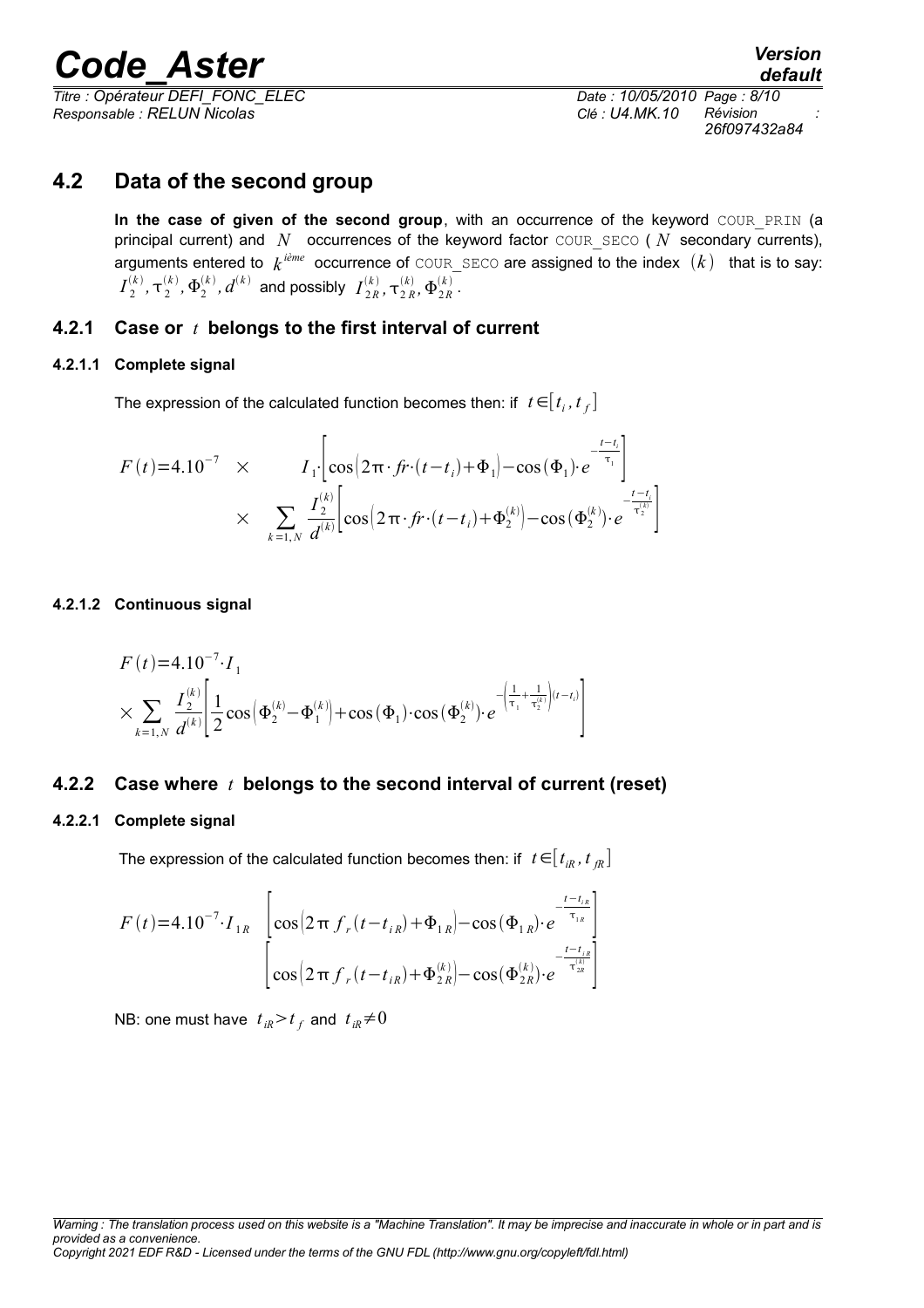*Titre : Opérateur DEFI\_FONC\_ELEC Date : 10/05/2010 Page : 9/10 Responsable : RELUN Nicolas Clé : U4.MK.10 Révision :*

*default 26f097432a84*

#### **4.2.2.2 Continuous signal**

$$
F(t)=4.10^{-7} \cdot I_{1R}
$$
  
\n
$$
\times \sum_{k=1,N} \frac{I_{2R}^{(k)}}{d^{(k)}} \left[ \frac{1}{2} \cos \left( \Phi_{2R}^{(k)} - \Phi_{1R}^{(k)} \right) + \cos \left( \Phi_{1R} \right) \cdot \cos \left( \Phi_{2R}^{(k)} \right) \cdot e^{-\left( \frac{1}{\tau_{1R}} + \frac{1}{\tau_{2R}^{(k)}} \right) (t-t_{1R})} \right]
$$

Moreover: When there is reset:  $F\left(t\right){=}0\right.$  if  $\left.t{\in}[t_{f},t_{iR}]\right.$  or if  $\left.t{>}t_{fR}\right.$ When there is not reset:  $F(t)=0$  if  $t>t<sub>f</sub>$ 

## **5 Examples of function of current**

#### **5.1 With data of the two groups**

Definition of functions of currents using as well the data of the first group as of the second group.

Case of two-phase short-circuit during 0.5 second with reset from 1.5 to 2 seconds of intensity 20 *kA* , of worthless and time-constant intensity and phase 0.2 second before reset 15 *kA* after reset.

• Data of the first group:

f1 = DEFI\_FONC\_ELEC (  
\nCOURT = (
$$
\_F
$$
 (INTE CC\_1 = 20.E3, TNTE CC\_1 = 0.2, TNTE CC\_2 = 20.E3, TAU CC\_2 = 0.2, PNIT CC\_2 = 180. ,  
\nTNST\_CC\_NIT = 0. , INST\_CC\_FIN = 0.5,   
\n).  
\nF (INTE CC\_1 = 15.E3, TAU\_CC\_1 = 0.2,   
\nPHI\_CC\_1 = 15.E3, TAU\_CC\_1 = 0.2,   
\nPHI\_CC\_1 = 0. , INTE\_CC\_2 = 15.E3,   
\nTAU\_CC\_2 = 0.2, INTE\_CC\_2 = 15.E3,   
\nTAU\_CC\_2 = 0.2, PHL\_CC\_2 = 180. ,  
\nINST\_CC\_NIT = 1.5, INST\_CC\_FIN = 2.0,

• Data of the second group:

 $),),$ 

**)**

f2 = DEFI\_FONC\_ELEC (  
\nCOUR PRIN = (
$$
\_F
$$
 ( INTE\_CC\_1) = 20.E3, TAU\_CC\_1 = 0.2,  
\nPHI\_CC\_1 = 0.2, INTE\_RENC\_1 = 15.E3,  
\nTAU\_RENC\_1 = 0.2, PHI\_RENC\_1 = 0.7,  
\nINST\_CC\_NIT = 0.7, INST\_CCFIN = 0.5,  
\nINST\_RENC\_NIT = 1.5, INST\_RENC\_FIN = 2.0,  
\n $)\_1$ ,  
\nCOUR\_SECO = ( $\_F$  ( INTE\_CC\_2 = 20.E3, TAU\_CC\_2 = 0.2,  
\nPHI\_CC\_2 = 180.7, INTE\_RENC\_2 = 15.E3,  
\nTAU\_RENC\_2 = 0.2, PHI\_RENC\_2 = 180.7